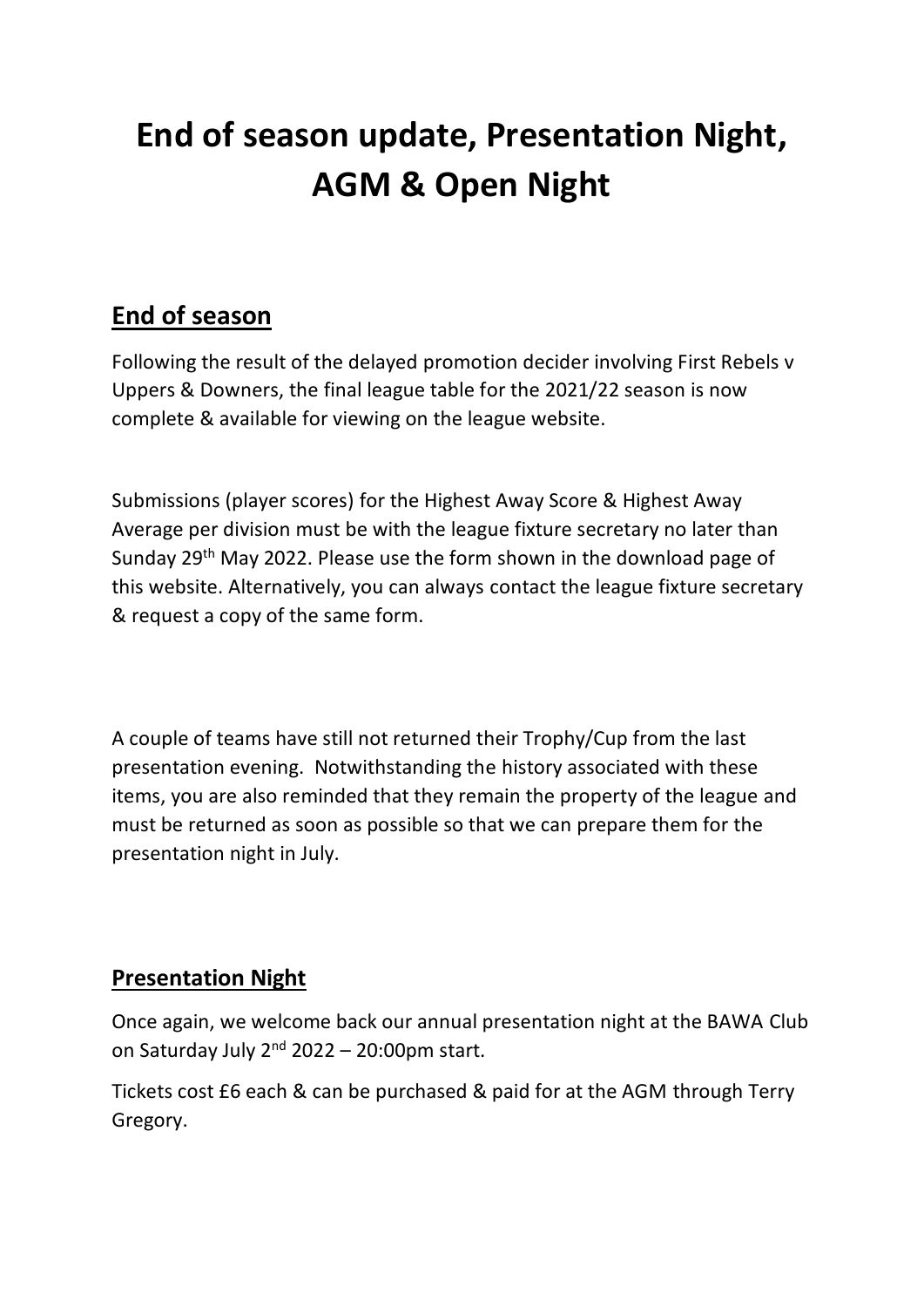### **AGM**

The league AGM will be held at Patchway Labour Club on Monday 6<sup>th</sup> June 2022 – 20:00pm start.

Please be reminded that league fees (£60) **are not** payable until the Open Night in August 2022 – so please don`t bring any payment along!

- a) We will be holding a vote on 10 v 12 a side for the new season.
- b) A blank player registration form will also be available on the night should you require one. This form must be completed & returned no later than 2 weeks before the new season commences. The Open Night in August is usually when teams return this form.

**Alternatively, you can always download & print the same form on the league website at a time of your choosing, or simply request a copy from the league fixture secretary.**

- c) Each team will also receive a printed copy of the new league structure, fixture plan, divisional contact information & other items.
- d) Any other business will also be discussed on the night.

**Non-attendance - If in doubt – please check rule 16 – you have been warned!**